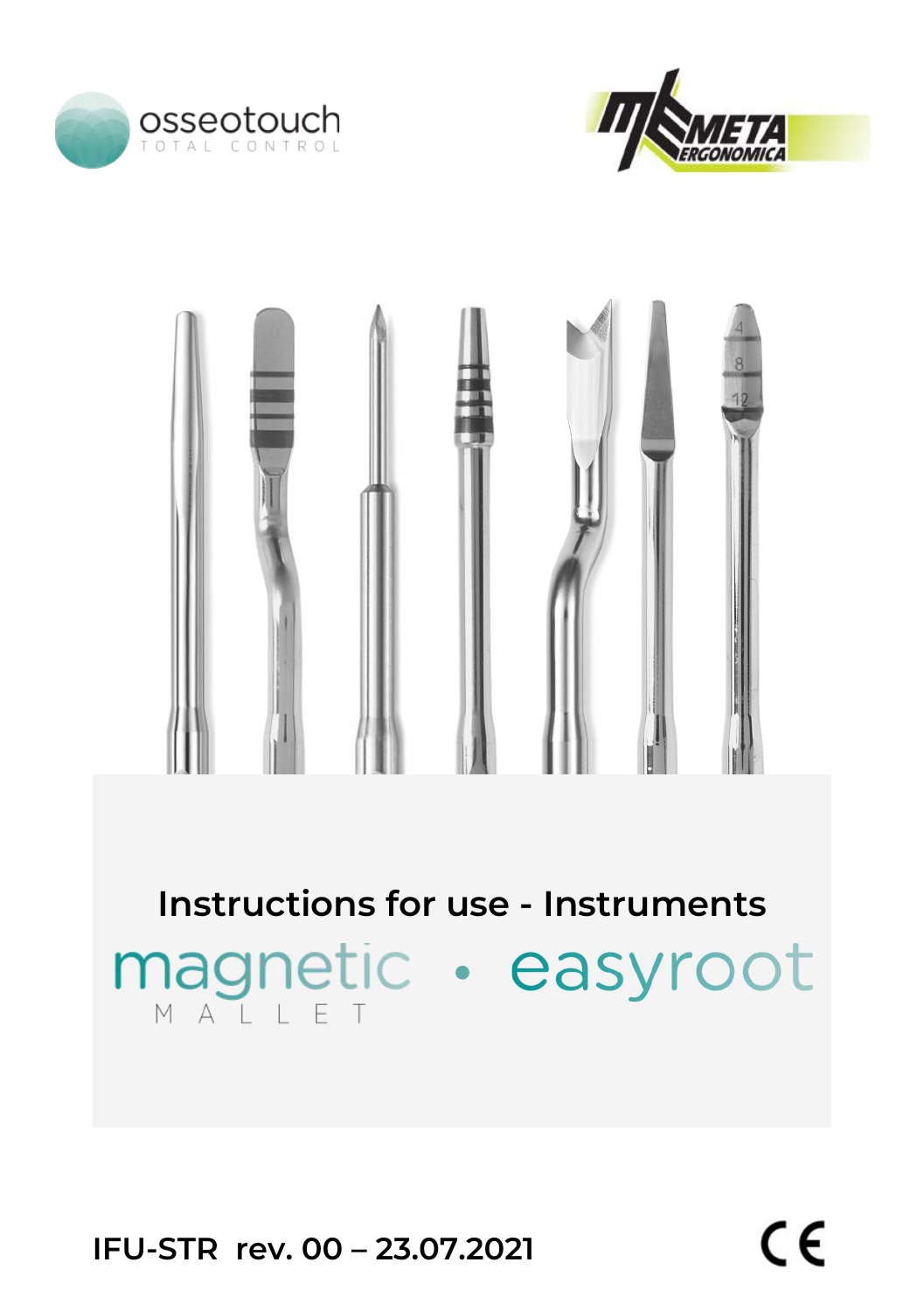

# **INDEX**

| <b>1.0 IMPORTANT INFORMATION</b>                                     |   |
|----------------------------------------------------------------------|---|
|                                                                      |   |
|                                                                      |   |
|                                                                      |   |
| <b>3.0 INSERTION AND</b>                                             |   |
| <b>REMOVAL OF INSTRUMENTS</b>                                        |   |
| FROM THE HANDPIECE 6                                                 |   |
| <b>3.1 Insertion into the</b>                                        |   |
|                                                                      | 6 |
| <b>3.2 Removal from the</b>                                          |   |
|                                                                      |   |
| <b>4.0 CLEANING, DISINFECTION AND</b><br><b>STERILIZATION OF THE</b> |   |
|                                                                      |   |
|                                                                      |   |
|                                                                      |   |
|                                                                      |   |
| <b>6.0 DISPOSAL</b>                                                  |   |
|                                                                      |   |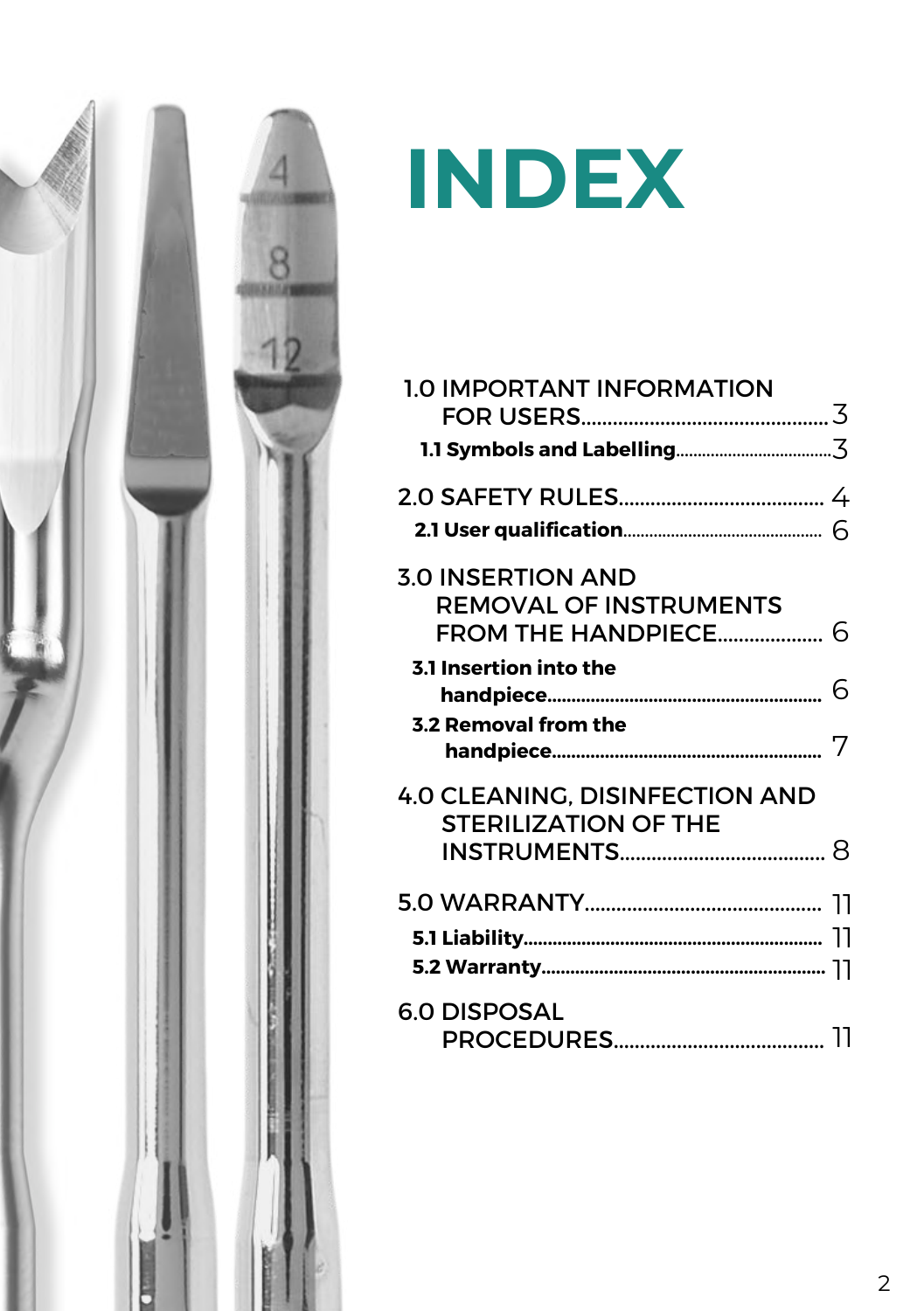## **1.0. IMPORTANT INFORMATION FOR USERS**

This instruction for use helps you to correctly connect and use the surgical instruments to the MAGNETIC MALLET and EASYROOT devices. All the details necessary for a proper use are explained below, therefore we suggest you to read the manual carefully and keep it in the protective case supplied with the device, for future reference.

Please always check the last update of the instruction for use as the manufacturer reserves the right to make any kind of modification in order to obtain functional technical improvements without any prior notice. The images and drawings contained in this manual are for illustrative purposes only.

### **1.1 Symbols and Labelling**

|            | Attention read the Instructions<br>for use |  |
|------------|--------------------------------------------|--|
| LOT        | Lot number                                 |  |
| Code       | Product code                               |  |
| <b>NON</b> | NON-STERILE product                        |  |
| $\epsilon$ | Certificate of Conformity CE               |  |



© copyright Meta Ergonomica S.r.l.

All rights reserved. Text, images, and graphics in this document are protected by copyright and other property rights laws.

Without the written authorization of Meta Ergonomica S.r.l. the content may not be copied, disclosed,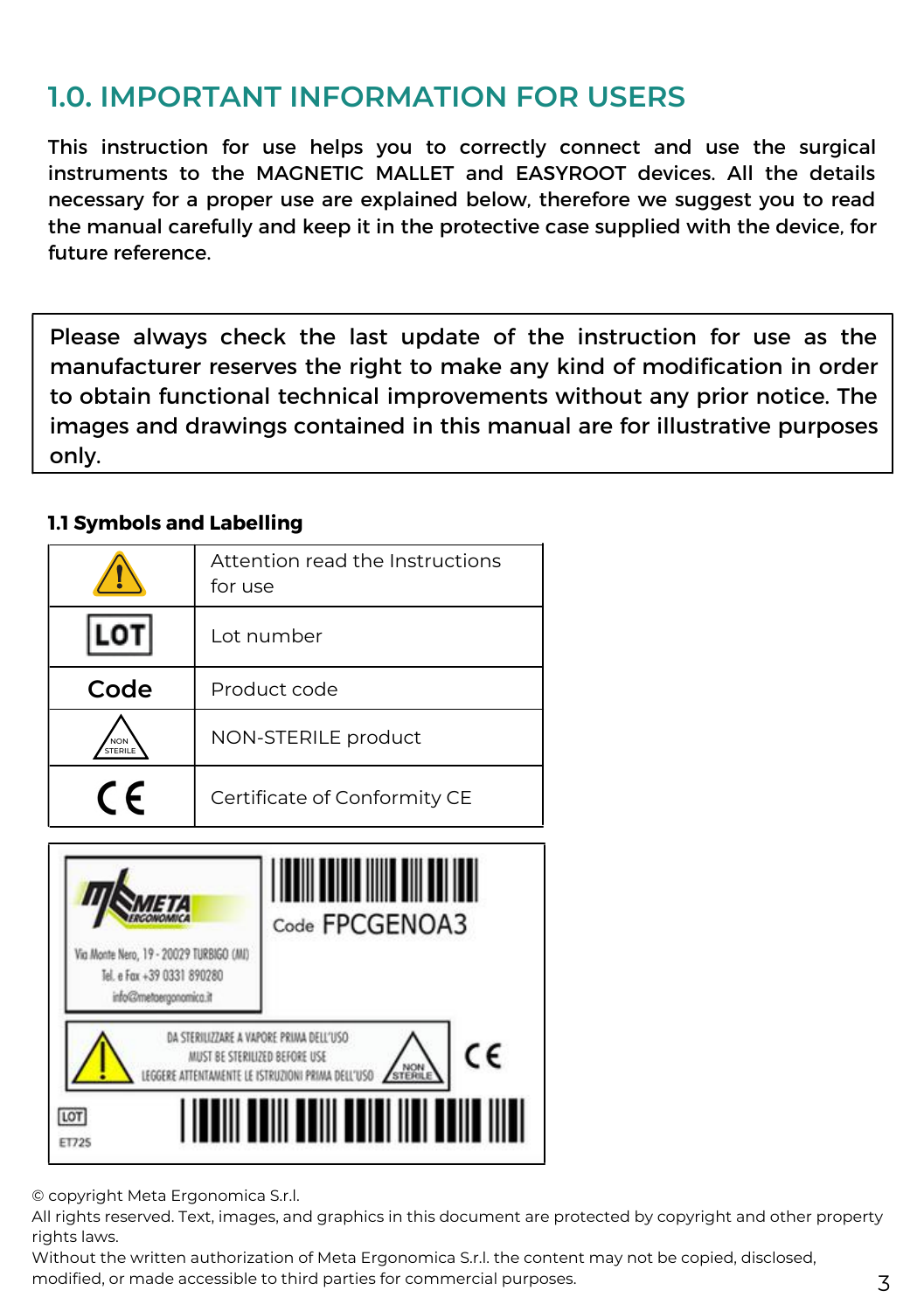

The terms **Caution, Warning** and **Note** have a specific meaning. Please carefully read the related instructions, in order to ensure a safe and effective use of the equipment.

**Caution:** indicates a danger for the patient or the doctor. Failure of compliance with this indication can cause injury to the patient or to the doctor.

**Warning:** indicates maintenance or safety measures that should be taken in order to avoid damage to the equipment and its accessories.

**Note:** indicates particular information for the use of the devices with its accessories or other important information.

## *Cautions*

**Caution:** Carefully read the instruction for use of Magnetic Mallet and Easyroot devices before using them with the dedicated instruments. In particular, carefully read the chapter on device functions and safety regulations in order to avoid endangering your patients, your staff and yourself.

**Caution:** For safety reasons, the use of the devices is not allowed in other fields of application, except their intended use.

**Caution:** Since the instruments are not supplied in a sterile package, proceed with their cleaning, disinfection, and sterilization before their first use. (See Section 4.0 - "Cleaning, disinfection and sterilization of instruments" for more information).

**Caution:** Handle with care the blades supplied with the blade holder.

Blades by their nature are very sharp edged, and you should pay attention in inserting them into the blade holder. Do not insert into the handpiece the blade holder coupled to the blade, till the surgery begins. Do not leave the handpiece coupled to the blade holder and blade into the housing of the power supply.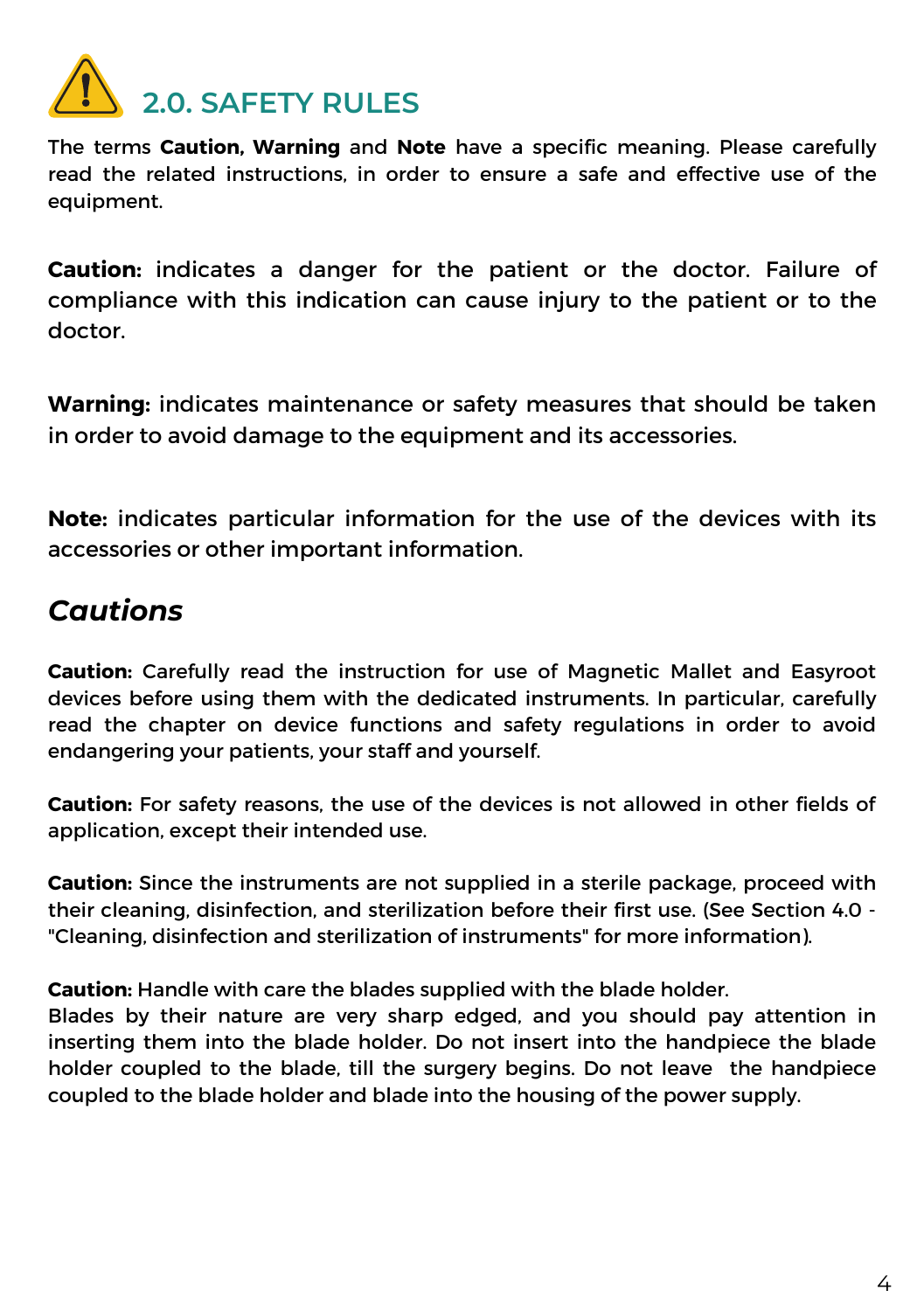## *Warnings*

**Warning:** For safety reasons, the use of the devices is not allowed in other fields of application, except their intended use.

#### **Warning: No alterations to the instruments are allowed.**

**Warning:** The instruments supplied with the device have been specifically designed for it. The use of different instruments is strictly forbidden.

## *Notes*

**Note:** Upon delivery, check the wholeness of the supply and verify the material is undamaged.

If the material grounds for complaint, immediately contact the manufacturer or distributor for the return, replacement, or integration of the material.

The instruments are supplied with specific labelling showing the code of the instrument. Always check the correspondence of the code shown on the label and the lasered one on the instrument. In case of discrepancy, immediately notify the distributor and / or the manufacturer.

**Note**: For measures relating to diameters, working depths and laser marking, refer to the specific brochure sent with the device.





STRUMENTI EASYROOT (forniti con Easyroot) Tutti i disegni degli strumenti riportano iriferimenti relativi a diametro/larghezza e lunghezza della punta

EASYROOT INSTRUMENTS (supplied with Easyroot) All the drawings of the instruments show the diameter/large and the long of the tip (working part)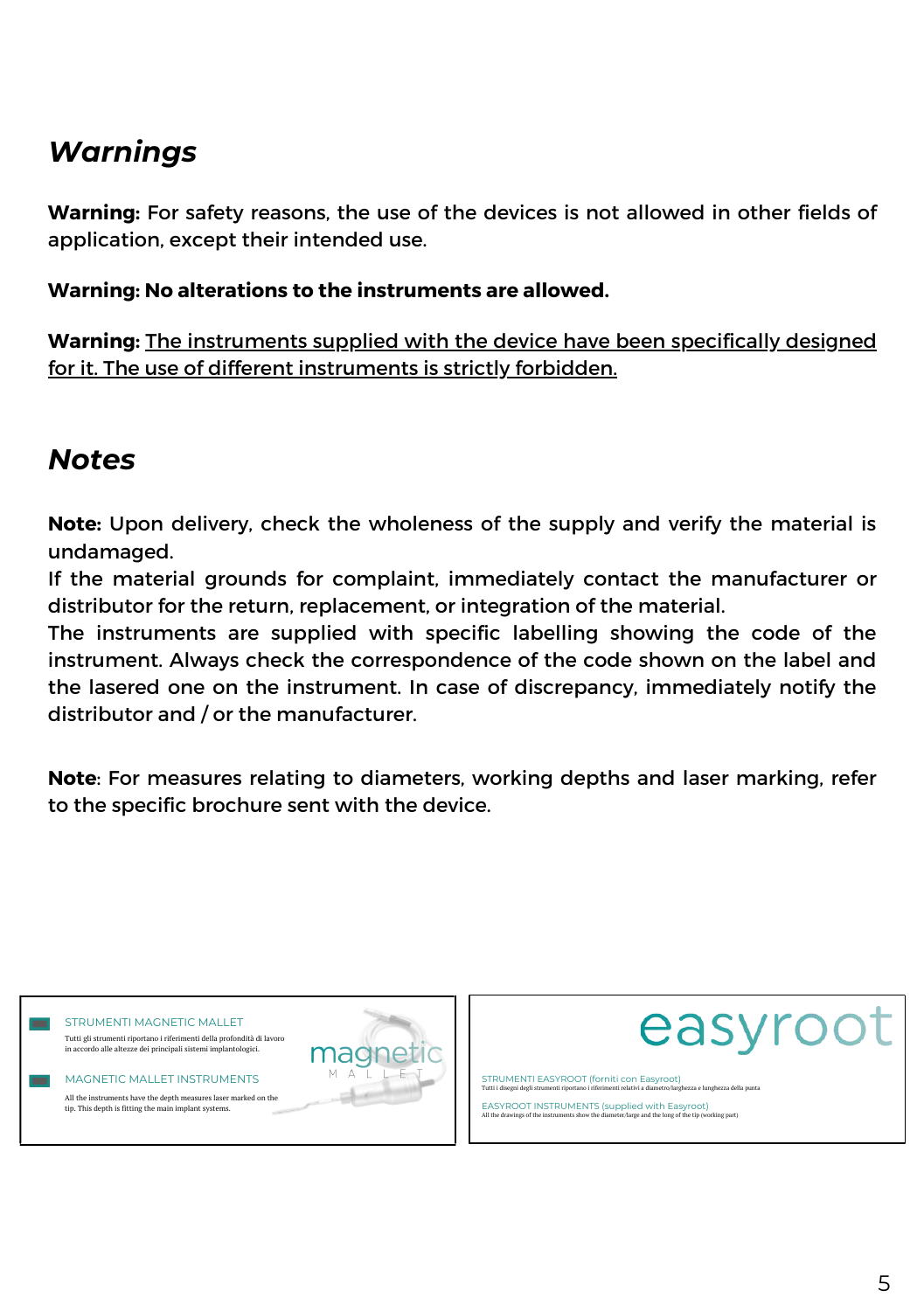## **2.1 User qualification**

The surgical instruments coupled to the Magnetic Mallet or Easyroot should be used in medical environments only and performed by a dentist cognizant on the device use.

**ATTENTION: Make sure you are fully aware of the operating mode of the device and its accessories before using the Magnetic Mallet and / or Easyroot devices for the first time on a patient.**

The instruments should be used according to the intended use and cannot be used in fields of application other than that established ones.

## **3.0 INSERTION AND REMOVAL OF INSTRUMENTS FROM THE HANDPIECE**

#### **3.1. Insertion into the handpiece**



- 1. Insert the instrument (R) into the handpiece (O)
- 2. Insert the ring nut (Q) on the instrument
- 3. Tighten the ring nut (Q)
- 4. Always check that the instrument is firmly fixed in order to avoid any leakage of the instrument from the handpiece during the operation. Any leakage cause serious risk to the operator, assistants and patient.
- 5. Any challenge in correct coupling of the instrument to the handpiece involves the non-use of the device and the need to contact the distributor and / or the manufacturer.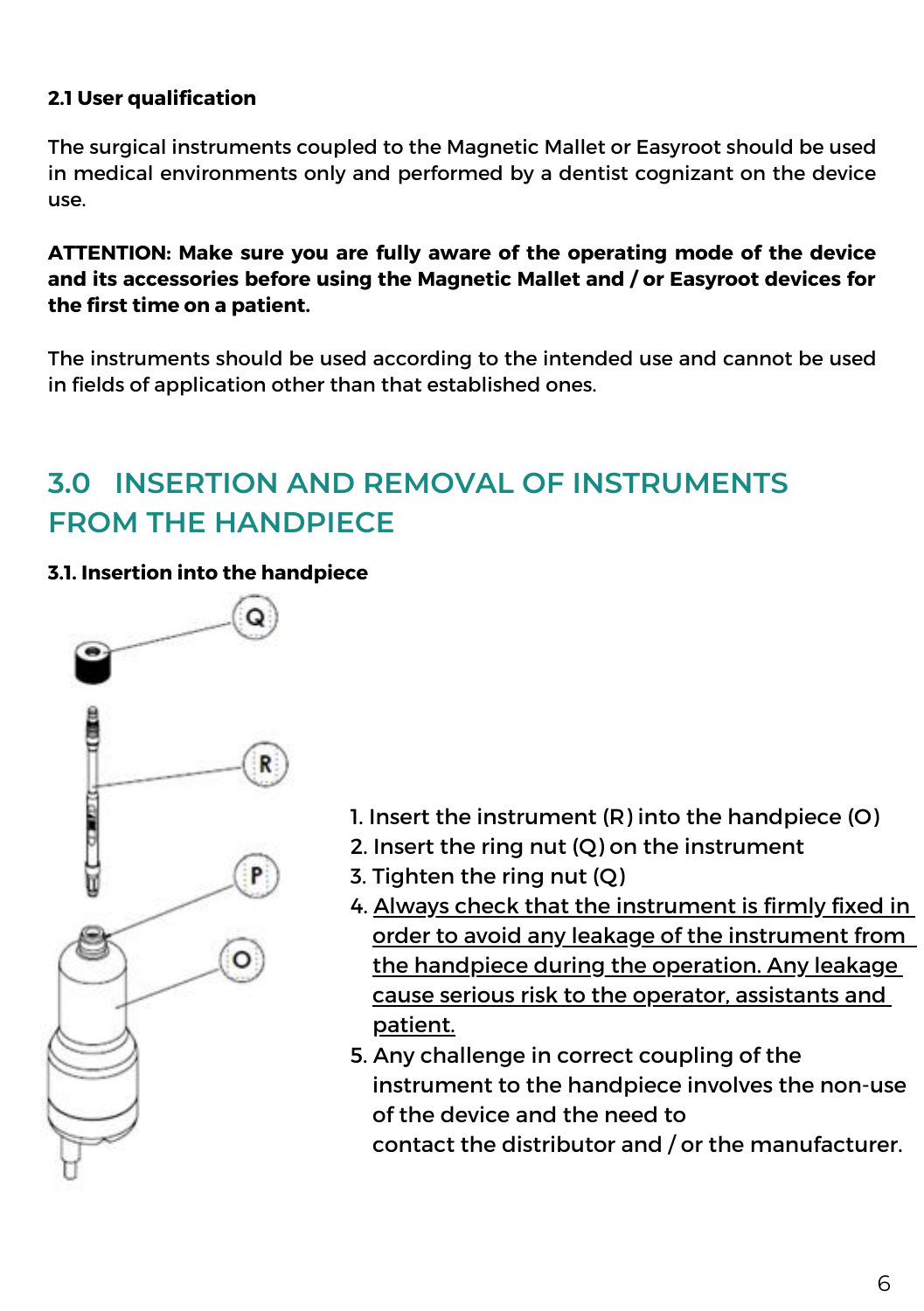### **3.2 Removal from the handpiece**



- 1. Unscrew the ring nut (Q)
- 2. Remove the instrument (R)

## **Handle with care the blades supplied with the blade holder**

**Note:** It is the surgeon's responsibility to determine the type of pressure to be exerted with the handpiece on the instrument to obtain the desired result.

The action of the instrument is determined both by the pressure exerted on the handpiece by the surgeon and by the axial forward. In any case, the progression of the tip cannot exceed approximately 1 mm, each footswitch pressure.

**Warning:** The instruments must always be thoroughly cleaned, disinfected, and sterilized before each use on the patient.

**Warning:** Always check the instruments before using them to verify their integrity. Any deformity found in the instrument results in non-use and disposal. In the presence of wear, the instrument should be immediately replaced.

**Warning:** Always verify the proper retention of the ring nut when coupling the instrument to the handpiece. Any deformity calls for a replacement of the ring nut with a new one.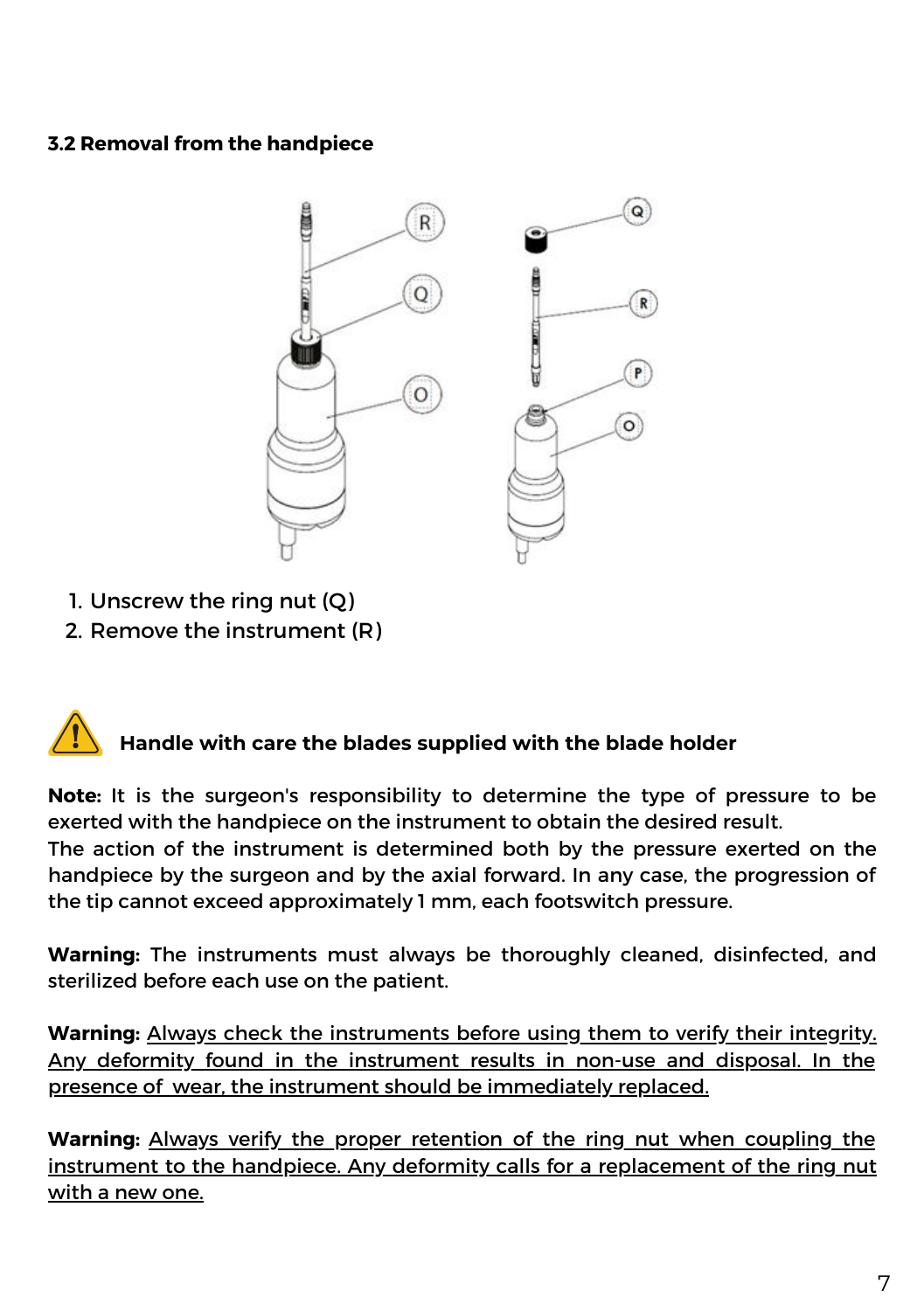## **4.0 CLEANING, DISINFECTION AND STERILIZATION OF INSTRUMENTS**

After the removal of the instruments (following the instructions given in **Section 3.2**), the parts are cleaned, washed and disinfected and then sterilized in an autoclave.

| PARTICULAR.                                              | <b>CLEANING-DISINFECTION</b>                                                                                                                     | <b>STERILIZATION</b>                                                                                                               |
|----------------------------------------------------------|--------------------------------------------------------------------------------------------------------------------------------------------------|------------------------------------------------------------------------------------------------------------------------------------|
| Instruments<br><b>MAGNETIC MALLET</b><br>and/or EASYROOT | Proceed with the washing of the parts.<br>Wash under running water and brush<br>carefully                                                        | Proceed with the sterilization of the<br>parts in an autoclave before their first use<br>as the products are non-sterile supplied. |
|                                                          | Disinfect the instruments avoiding the use of<br>products containing Benzalkonium Chloride<br>(for example Golmar G-Decos, Lysol or<br>similar). | Proceed with the sterilization of the<br>parts after each use. The parts must be<br>sterile before being used.                     |

#### **PREMISE:**

Surgical stainless steel is an alloy made up of iron, carbon and chromium. Each of these elements produces a specific advantage and is combined according to its function. Both hardness and potential to keep the tip sharpness in time depend on the percentage of carbon, while chromium increases corrosion resistance.

Stainless steel is not completely discoloration proof. In fact, while it has excellent corrosion resistance, it can nevertheless discolour or rust during sterilization procedures or when exposed to some chemical factors including iodine, stannous fluoride, sodium hypochlorite and belzalkonium chloride.

#### **PRE-STERILIZATION CLEANING PROCESS**

- ·Clean instruments using warm water and neutral pH detergent at the dilution recommended by the detergent manufacturer.
- Soak the instruments, then rinse them with running water while brushing the outside to remove any residue. Use a soft brush.
- ·For the inserter, use a soft pipe cleaner to clean the inside of the concave part in order to eliminate any debris.
- ·Then insert the instruments in a surgical layer with ethyl alcohol (Ethanol) and mineral water in order to eliminate any residual detergent. This prevents corrosion and oxidation problems.
- ·Remove the instruments from the container and make them dray off, one by one, with a soft cloth. Each instrument must be completely dry before being placed in the autoclave in order to prevent oxidation or discoloration problems.
- ·Always separate stainless steel instruments from aluminum ones.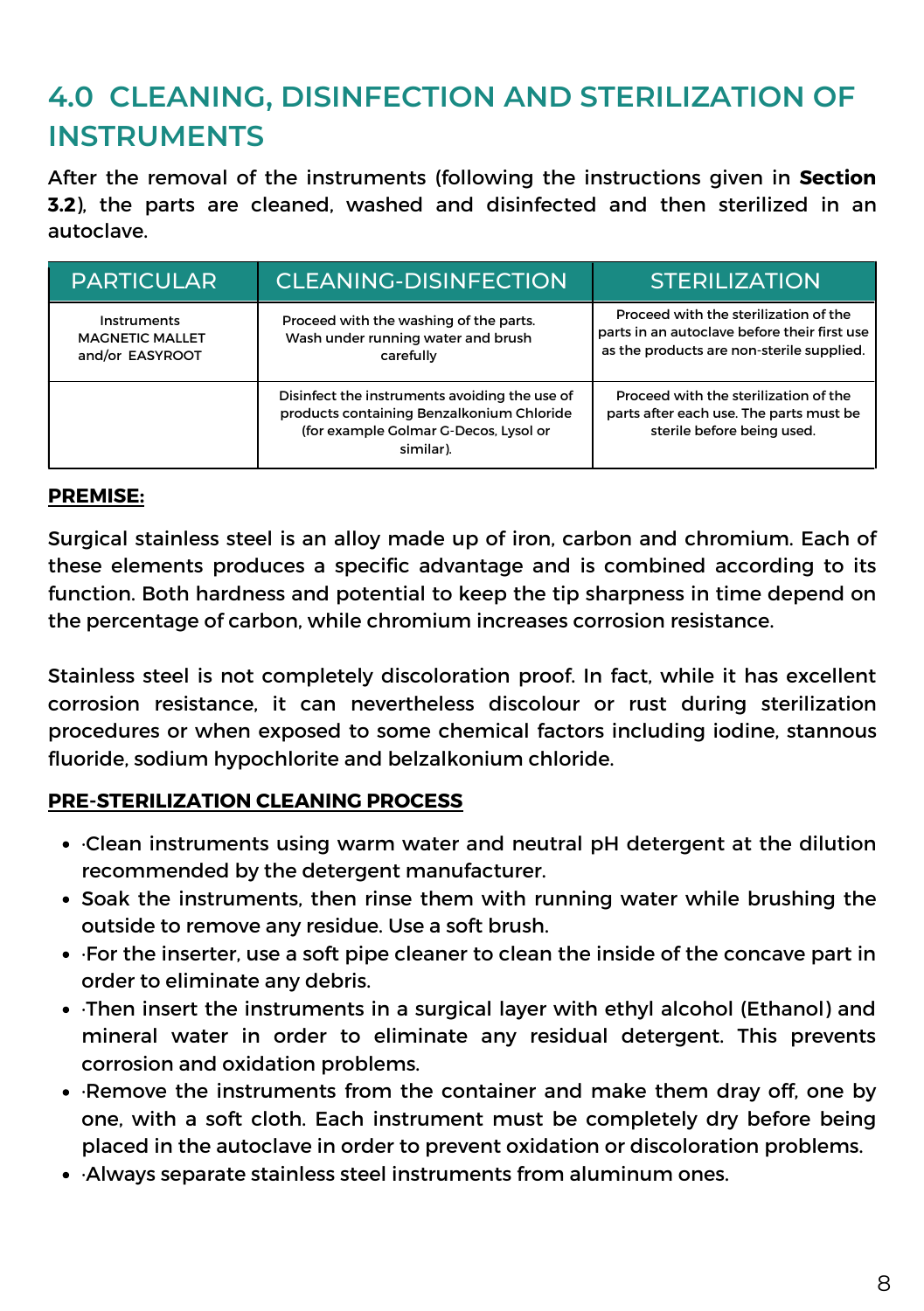After having cleaned and disinfected the instruments, proceed with the steam sterilization process in the autoclave according to the following parameters:

#### **VALIDATED STANDARD STERILIZATION CYCLES:**

The autoclaves must comply with the Medical Device Directive 93/42 / EEC and subsequent amendments, or the Medical Devices Regulation (EU) 2017/745.

### **STERLIZATION PROCESS**

- ·After making sure that the instruments are perfectly dry, place them in the surgical layer.
- ·Insert the layer into the autoclave and follow the sterilization instructions of the autoclave manufacturer. Use only approved and certified equipment.
- ·The achievement of the saturated vapor state at a combination of temperature and pressure values will be equal to:

135 ° C for 2 Bar (2 Atmospheres) - sterilization time at least 8 minutes

·Never exceed 140 ° C

.

- ·Store the instruments in order to avoid subsequent contamination.
- ·The instruments are non-sterile supplied so the sterilization process must be carried out both before the first use and before any surgery.

**Caution:** Incorrect compliance with the sterilization instructions, contained in the "Section 4.0", can cause damage to the instruments and their subsequent disuse. **The manufacturer is not liable for any corrosion processes caused by failure to comply with the procedures for cleaning, disnfection and sterilization.**

**Warning:** The manufacturer is not liable for any corrosion and / or discoloration problems due to the use of unsuitable chemical agents.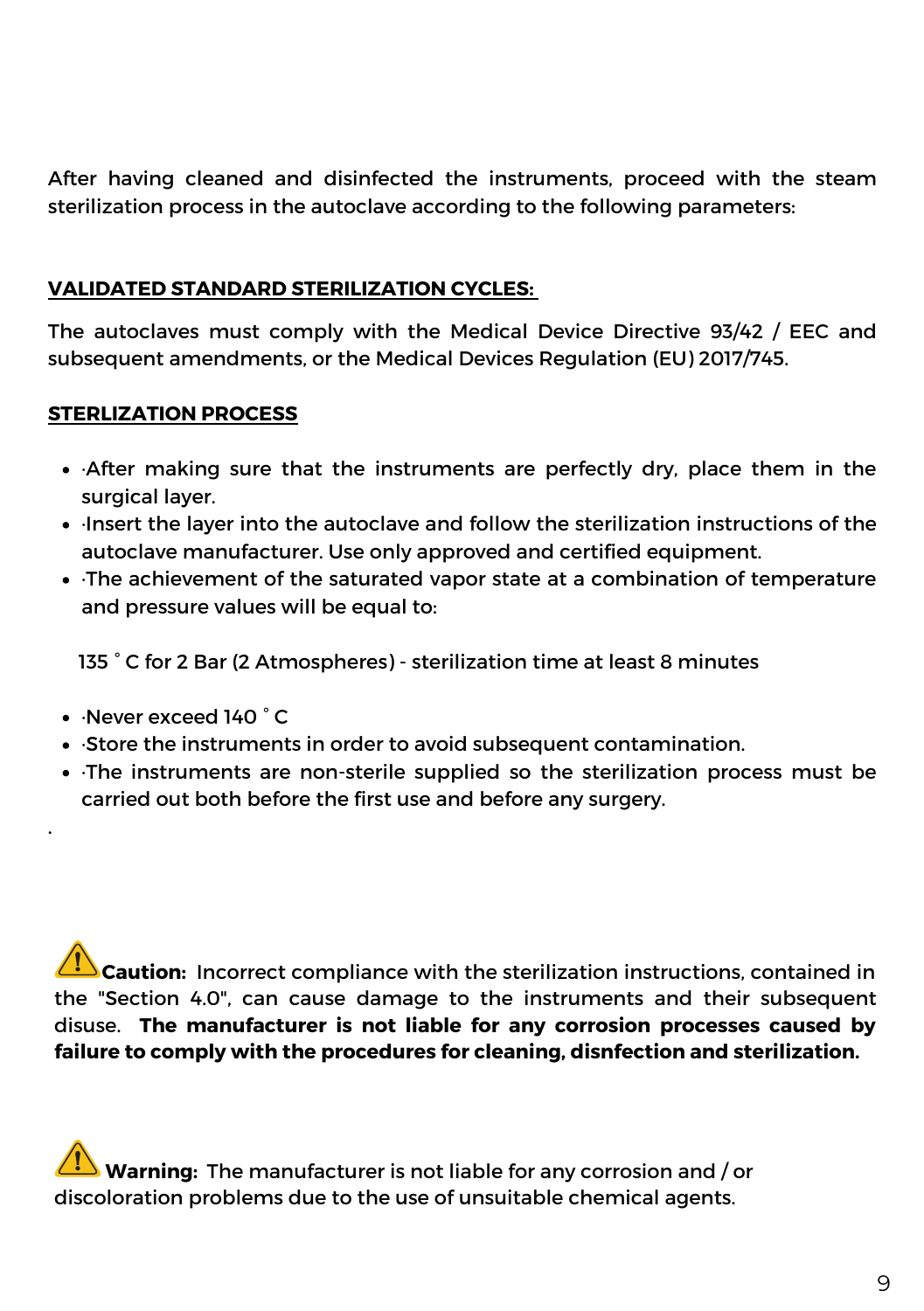## **Caution:** Failure to comply with the instructions related to cleaning, disinfection and sterilization can lead to cross infections and intraoperative complications

**Warning:** After sterilization, the product must remain in the bags used for sterilization. Sterilizing bags should only be opened immediately before reuse. The sterilizing bags are conceived to keep products sterile unless the bag is damaged. In this case the instrument should be newly sterilized and stored in the new bag.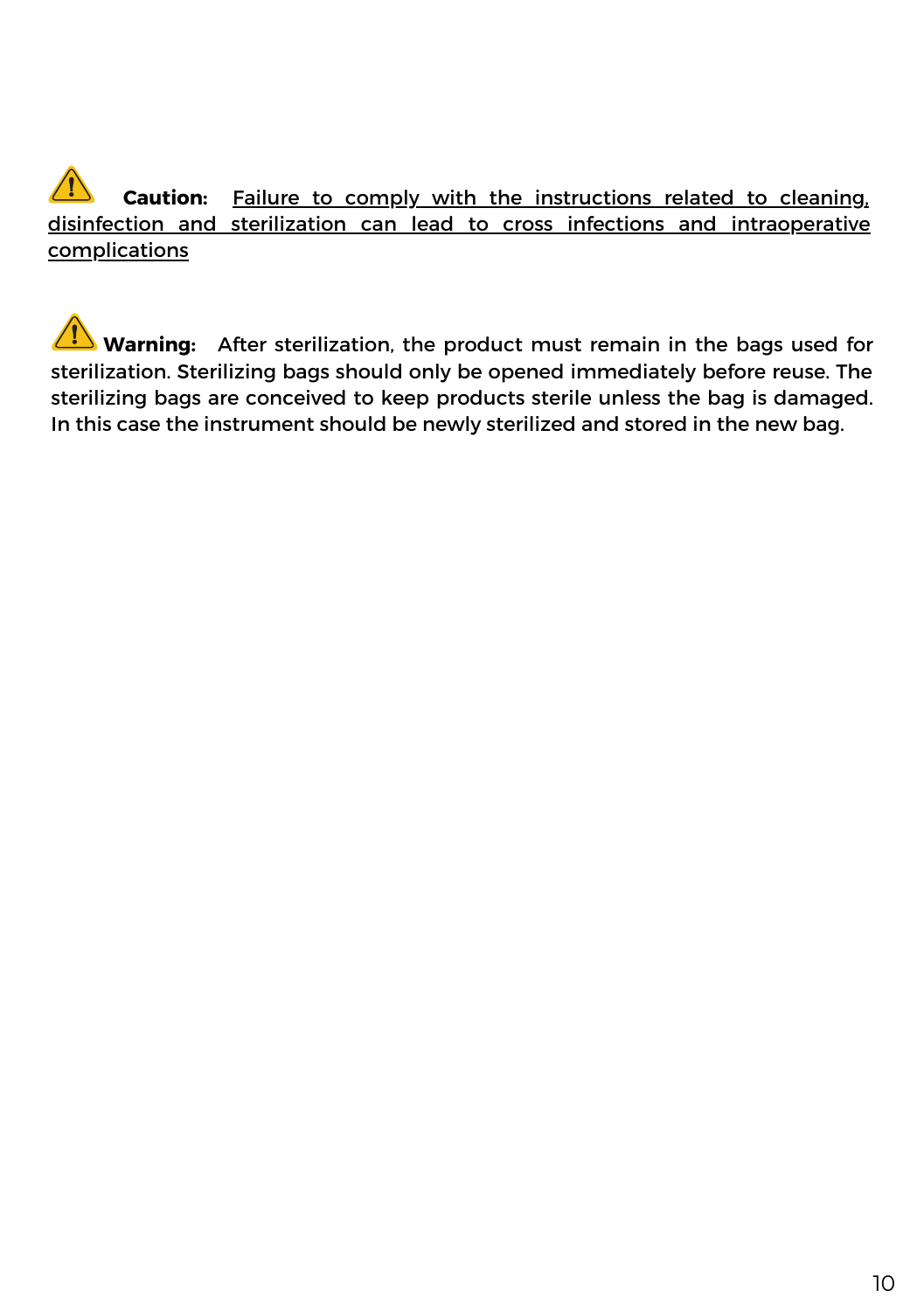## **5.0. WARRANTY**

#### **5.1. Liability**

The manufacturer of these instruments is responsible for their safety, reliability and performance only if:

- ·The insertion of the instruments into the handpiece was carried out by carefully following the instructions for use.
- No alterations have been carried out on the instruments.
- ·The instruments are used in accordance with the instructions for use and the intended use
- ·The cleaning, disinfection and sterilization operations were carried out as per **instructions**

#### **5.2 Warranty**

The manufacturer guarantees free replacement in the event of defective material or workmanship, provided this is proven, for a period of two years from delivery to the end customer. However, it does not assume the shipping costs and responsibility for the risks arising from transport. For all other instances, the guarantee stated in the General Terms and Conditions remains valid.

**Any alteration carried out by unauthorized persons relieves the manufacturer of all responsibility concerning the safety of the instruments and of the devices they are coupled to. Such operations invalidate the warranty.**

**Any improper use of the instruments that does not take into account the field of application (intended use) exempts the manufacturer from any liability towards the operator and the patient.**

**Any failure to comply with the instructions for use contained in this manual may cause injury to the operator and patient and invalidates the warranty.**

## **6.0 DISPOSAL PROCEDURES**

Surgical instruments, if used, must be treated as biological waste for their disposal, according to local regulations. Before disposing of the instruments, proceed with their cleaning, disinfection and sterilization.